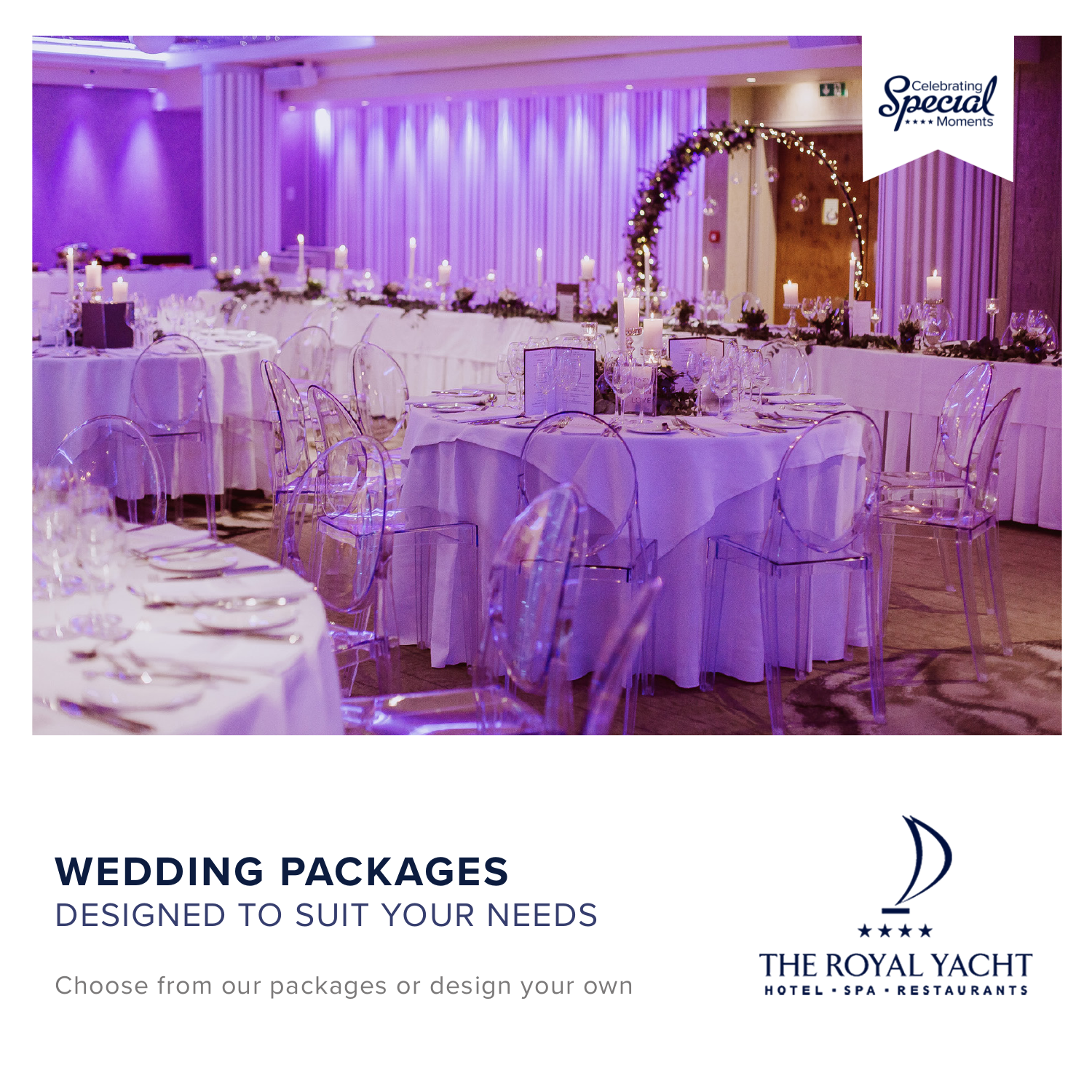### **SILVER PACKAGE** AVAILABLE FOR WEDDINGS UP TO 18 PEOPLE

ENJOY PRIVATE USE OF THE BRIGHT & AIRY VISTA ROOM, ALONG WITH PRIVATE USE OF ITS FIRST FLOOR BALCONY

- Full wedding planning service
- Room preparation & table set-up
- Table diamonds
- One floral centerpiece for the table
- Chair covers & sashes
- Reception cocktail
- 3 Course Wedding Breakfast
- 1/2 bottle of house wine per guest
- 1/2 bottle of mineral water per guest
- Glass of sparkling wine for the toast
- Menu tasting for bride & groom
- Free Silver Double room for the wedding night

FROM £99.95 PER PERSON | FRIDAY & SATURDAY | BASED ON 18 PEOPLE 10% OFF WEDDINGS SUNDAYS TO THURSDAY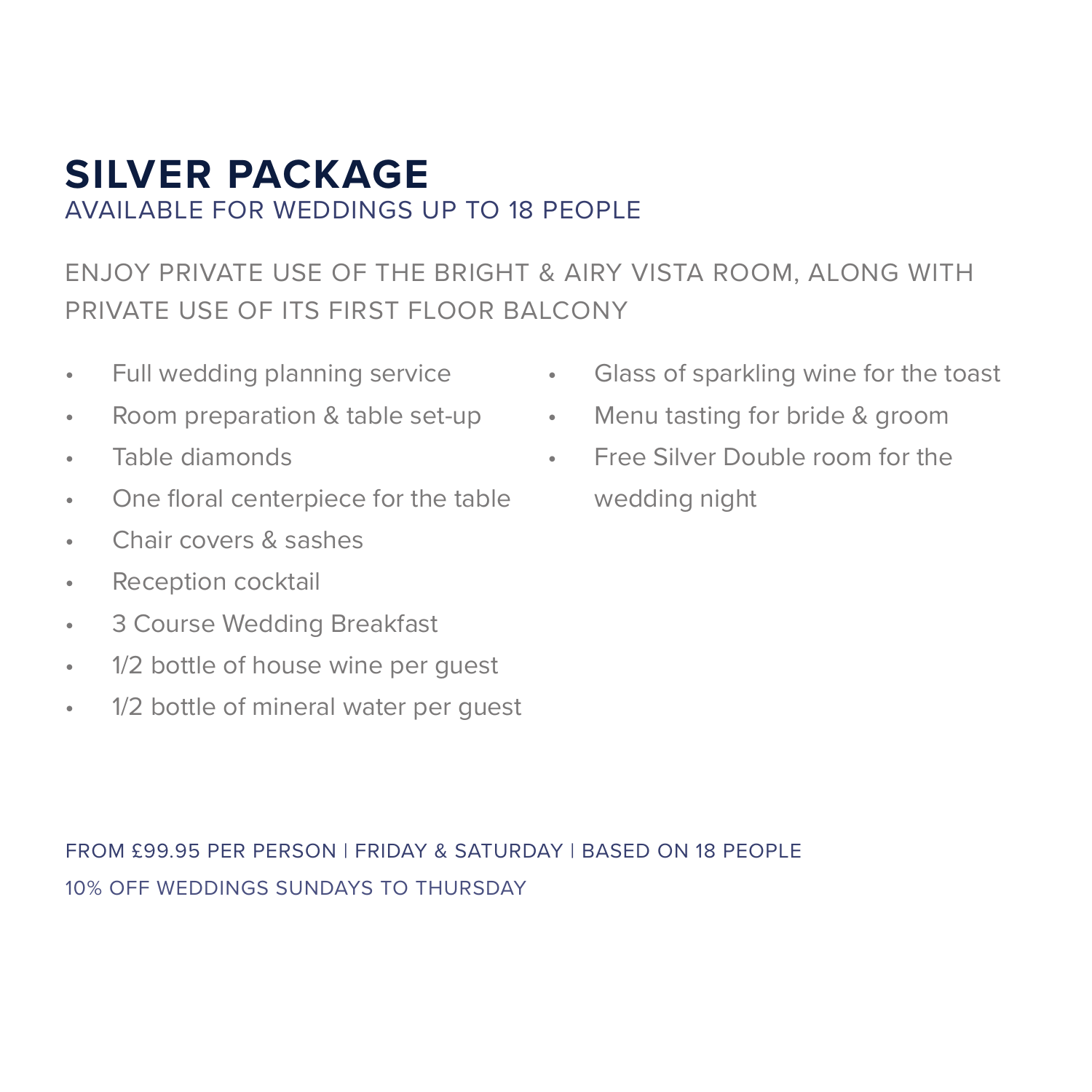### **GOLD PACKAGE** AVAILABLE FOR WEDDINGS OF MORE THAN 18 PEOPLE

#### ENJOY PRIVATE USE OF OUR CELESTIAL HALL FOR THE WHOLE DAY

- Full wedding planning service
- Room preparation & table set-up
- Table diamonds
- One floral centerpiece per table
- Chair covers & sashes
- Reception cocktail
- 3 canapés per guest
- 3 Course Wedding Breakfast
- 1/2 bottle of house wine per guest
- 1/2 bottle of mineral water per guest
- Glass of sparkling wine for the toast
- Midnight munchies
- DJ 4hrs and set-up
- Dance floor
- Menu tasting for bride & groom
- Free Gold Deluxe Double room for the wedding night

#### FROM £107.50 PER PERSON | FRIDAY & SATURDAY | BASED ON 100 GUESTS 10% OFF WEDDINGS SUNDAYS TO THURSDAY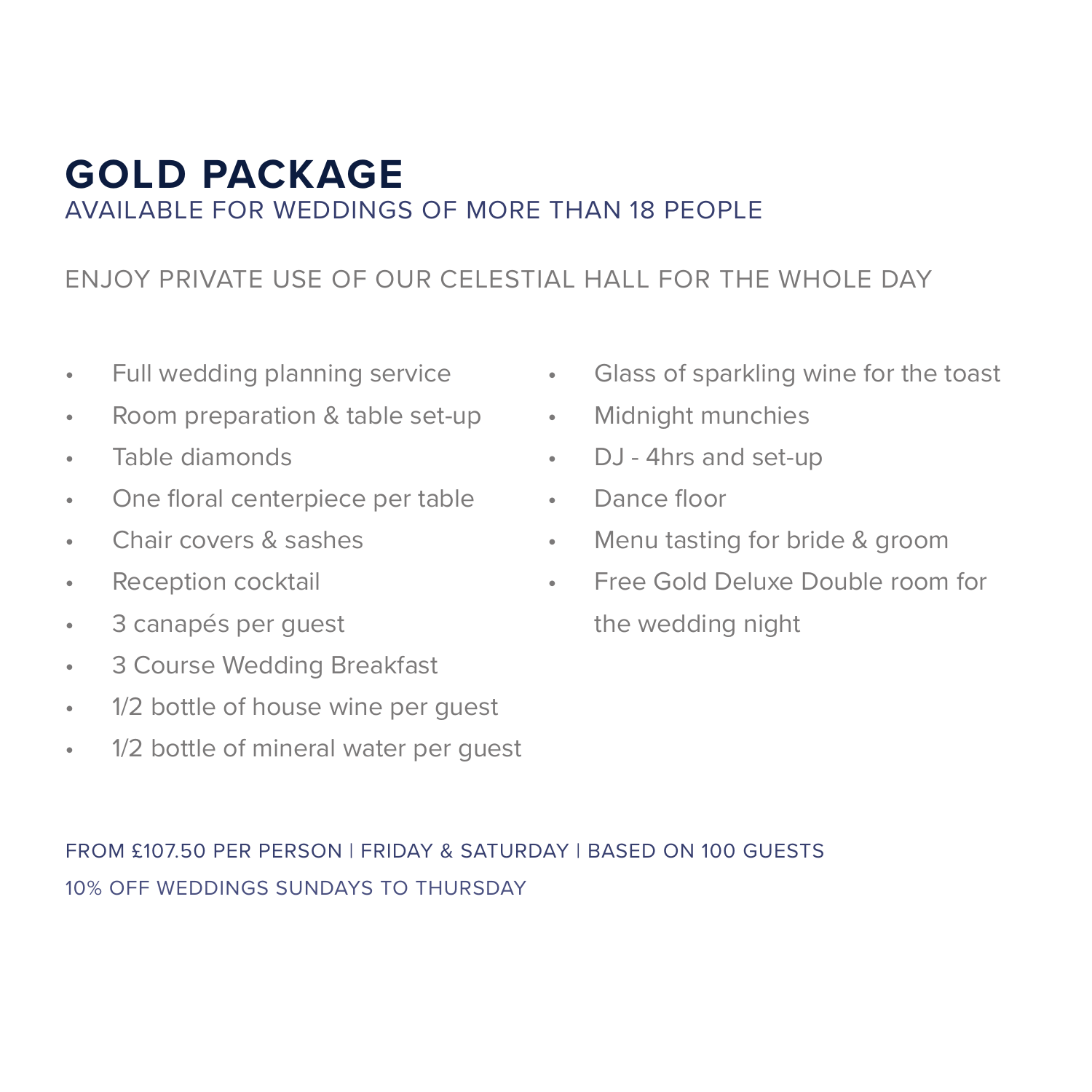### **PLATINUM PACKAGE** AVAILABLE FOR WEDDINGS WITH A MINIMUM OF 40 PEOPLE

#### ENJOY PRIVATE USE OF OUR CELESTIAL HALL FOR THE WHOLE DAY

- Full wedding planning service
- Room preparation & table set-up
- Table diamonds
- One floral centerpiece per table
- 2 floral pedestals
- Chair covers & sashes
- Live background music for reception Menu tasting for bride & groom
- Reception cocktail
- 4 canapés per guest
- 3 Course Wedding Breakfast
- 1/2 bottle of house wine per quest
	- 1/2 bottle of mineral water per guest
	- Glass of champagne for the toast
	- Midnight munchies
	- DJ 4hrs and set-up
	- Dance floor
	-
	- Photobooth
	- Free Platinum room for the wedding night

#### FROM £131.50 PER PERSON | FRIDAY & SATURDAY | BASED ON 100 GUESTS 10% OFF WEDDINGS SUNDAYS TO THURSDAY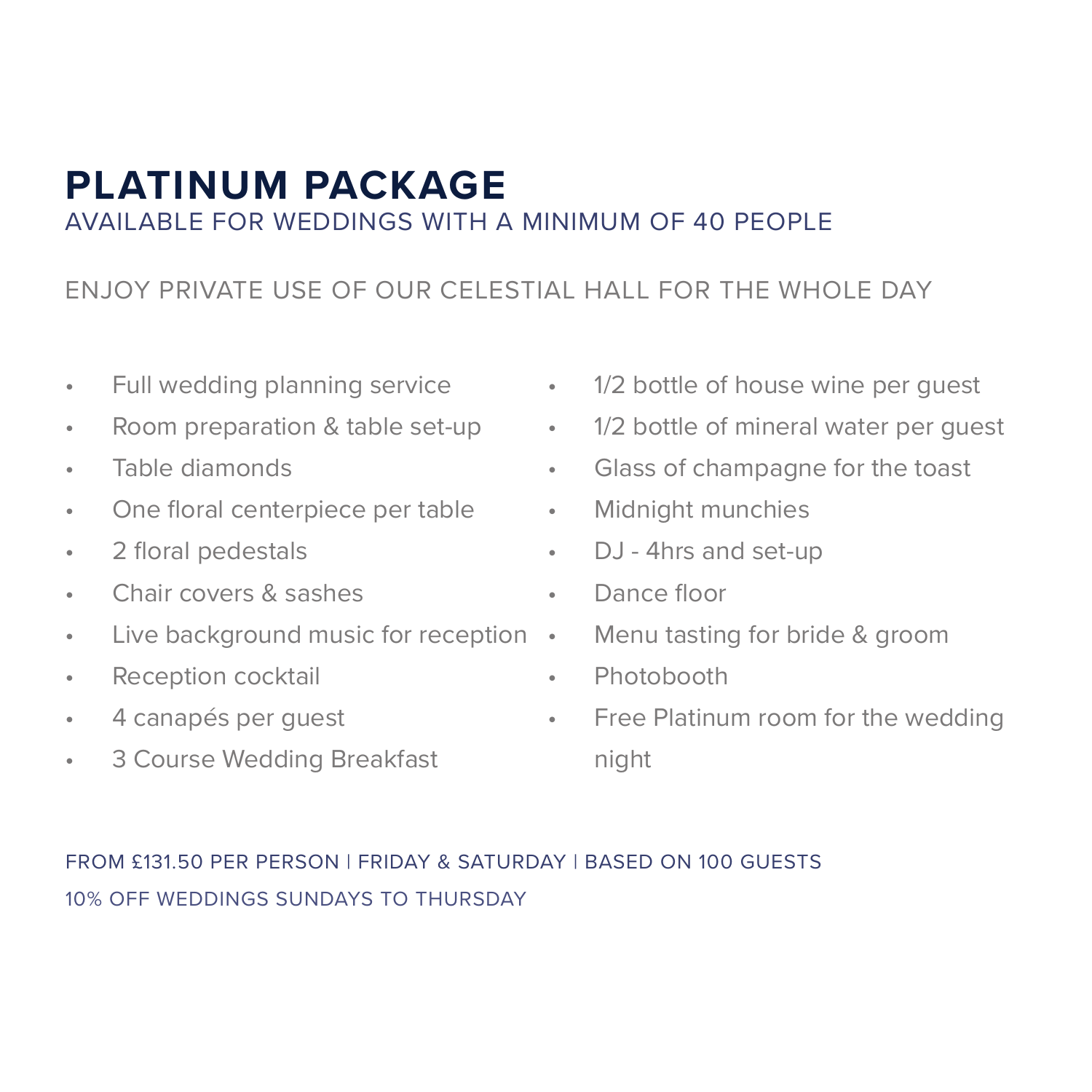# **OPTIONAL EXTRAS**

THERE ARE A NUMBER OF ITEMS WHICH CAN BE ADDED TO YOUR PACKAGE

- White starlight backgrop (Celestial Evening sweetie table Hall only)
- Pillar wraps
- Chocolate fountains
- Live musicians and entertainers
- Black and white dance floor
- Casino tables
- LOVE letters
- 
- Cheese table
- Use of screens for games consoles or picture montage
- Late drinking licence
- Party booth
- Upgrade to Penthouse

FOR MORE INFORMATION CONTACT WEDDINGS@THEROYALYACHT.COM